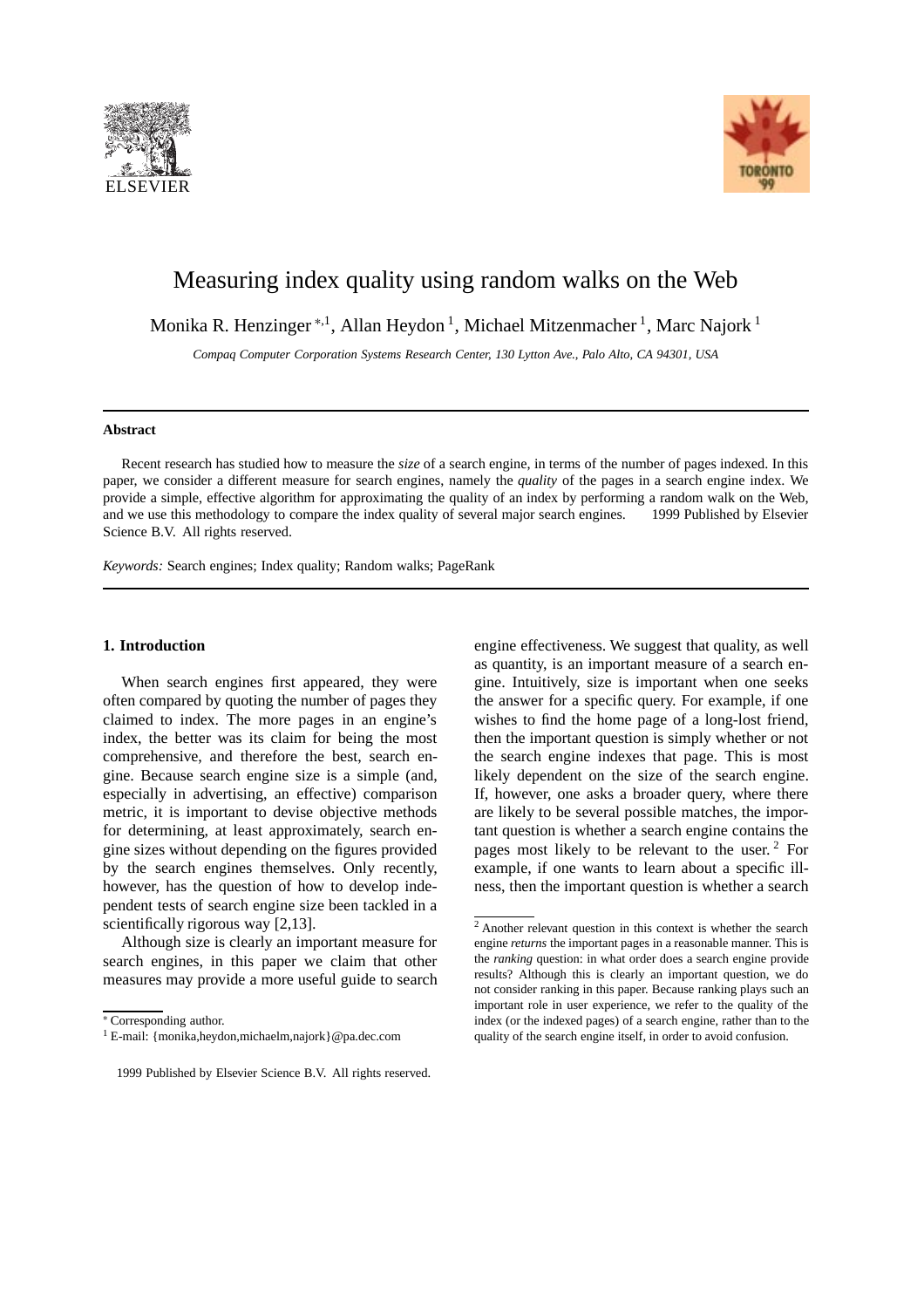engine contains pages with high quality medical information. A recent study of AltaVista query logs shows that over 60% of the non-empty queries use one or two words, and hence most queries are in fact likely to be broad [18].

Another reason to focus on quality as opposed to size is that search engine sizes are currently growing at a slower rate than the Web itself [2]. A bottleneck for search engines is the memory and disk space required to store the growing number of pages and the processing power required to serve queries. Most Web pages, however, are unlikely to be of interest to an overwhelming majority of search engine users. Therefore, in the face of limited resources, it becomes imperative for search engines to index the most relevant and useful pages.

Furthermore, a search engine that indexes many pages will have to find an appropriate methodology for ranking such pages. Otherwise users may obtain too many results, most of which are not relevant to their search. Analysis of query logs has demonstrated that users are impatient, rarely examining more than the first page of results [18]. Hence search engines with high quality indexes may prove more useful to end users.

Indeed, a primary motivation for this work is our belief that a small but high quality index might satisfy user needs on broad queries better than a larger search engine with low quality pages. We therefore attempt to devise a reasonable definition for the quality of an index. In fact the definition we adopt is based on the definition of page quality defined by the PageRank ranking and applied in the Google search engine [6,10]. This definition will be explained further in Section 2.3. Using our definition, we devise a simple methodology for approximating index quality that can be performed efficiently and easily by independent organizations not associated with any search engine. Our methodology is based on performing a random walk on the Web. We have attempted to design this quality test so that the resource requirements are low. In particular, one does *not* need to store large portions of the Web in order to perform the test.

Our quality measurements yield interesting results. We have found that search engines differ substantially in index quality, both in terms of the total quality of the indexed pages as well as the average quality per indexed page. Specifically, the total qual-

ity of the indexed pages is highest for AltaVista [1], while the average quality per page, i.e., the ratio of the total quality over the size, is highest for Lycos [14]. The Excite [9] search engine performs well in both regards.

The rest of the paper proceeds as follows. In Section 2, we introduce a general framework for measuring the quality of an index and provide the necessary background on the PageRank ranking and random walks. In Section 3, we discuss our methodology for approximating quality using random walks. Section 4 elaborates on a specific implementation of our approach, the results of which are presented and analyzed in Section 5.

## **2. Theoretical foundations**

#### *2.1. Random walks*

We first provide some background on random walks. Let  $X = \{s_1, s_2, \ldots, s_n\}$  be a set of states. A *random walk* on *X* corresponds to a sequence of states, one for each step of the walk. At each step, the walk switches from its current state to a new state or remains at the current state. Random walks are usually *Markovian*, which means that the transition at each step is independent of the previous steps and depends only on the current state.

For example, consider the following standard Markovian random walk on the integers over the range  $\{0, \ldots, j\}$  that models a simple gambling game, such as blackjack, where a player bets the same amount on each hand (i.e., step). We assume that if the player ever reaches 0, they have lost all their money and stop, and if they reach *j*, they have won enough money and stop. Hence the process will stop whenever 0 or *j* is reached. Otherwise, at each step, one moves from state *i* (where  $i \neq 0$ , *j*) to  $i + 1$ with probability  $p$  (the probability of winning the game), to  $i - 1$  with probability  $q$  (the probability of losing the game), and stays at the same state with probability  $1 - p - q$  (the probability of a draw).

Our algorithm for approximating index quality will utilize a Markovian random walk on the Web, where each page in the Web represents a possible state. For the Web, a natural way to move between states is to follow a hyperlink from one page to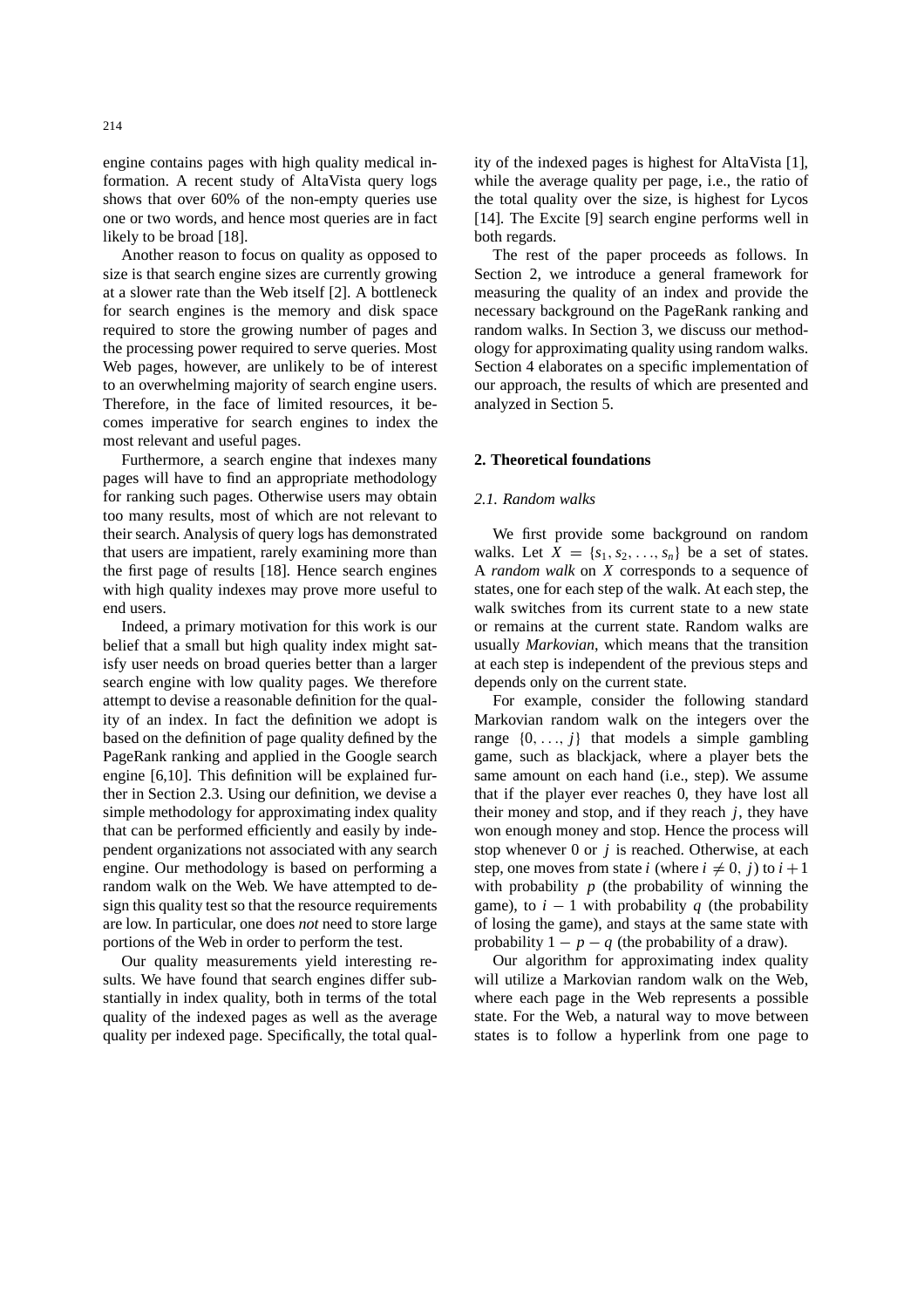another. This action will be a typical step in our random walk. To avoid getting stuck in cycles, the walk will also occasionally have to jump to a completely random page.

Unlike the example of the gambling game, our random walk will not have a natural stopping point. Instead, we can imagine our random walk continuing forever. In this case, an interesting feature of the walk is the fraction of steps the walk spends in each state. The *equilibrium distribution* of the walk specifies, for each state, the fraction of the steps the random walk would spend in each state if the random walk continued for an infinite amount of time. Another way to think of the equilibrium distribution is that it gives the probability that one would find a random walk in a given state at some step infinitely far in the future.

Of course we cannot allow our random walk to run for an infinite amount of time. In most wellbehaved walks, however, the probabilities given by the equilibrium distribution are very close to the probabilities that result at some point far, but finitely far, into the future. We will use this fact in developing an algorithm for approximating index quality using random walks.

#### *2.2. A framework for measuring index quality*

We begin by providing a general definition of the *quality* of an index. Suppose each page *p* of the Web is given a *weight*  $w(p)$ . For convenience we assume the weights are scaled so that the sum of all weights is 1. Abusing notation slightly, we let *S* refer either to a search engine or to the set of pages indexed by a search engine. Then we may define the *quality* of the index *S* (with respect to  $w$ )  $w(S)$  as:

$$
w(S) = \sum_{p \in S} w(p).
$$

Note that since  $w$  is scaled, we always have  $0 <$  $w(S) \leq 1.$ 

This definition of quality can vary widely depending on the measure  $w$  chosen. For example, if the weights are equal for all pages, then the quality of an index would simply be proportional to its size. In this paper we will use a different weight function that better captures the notion of quality.

Note that regardless of the choice of  $w$ , according

to our definition the quality of an index is to some extent related to its size. In particular, if the pages indexed by a search engine  $S_1$  are a subset of the pages indexed by a search engine  $S_2$ , then  $S_2$  will have at least as large a quality score as *S*<sup>1</sup> by our criterion. Thus, we introduce a second metric, the *average page quality* of an index. Let |*S*| indicate the number of pages indexed by *S*. Then the average page quality of *S* is:

$$
a(S) = w(S)/|S|.
$$

The average page quality provides insight into how well a search engine selects pages to index. Note, however, that this measure puts larger search engines at a disadvantage, since the more pages an engine contains, the harder it is to keep the average page quality high.

#### *2.3. The PageRank measure*

A simple quality measure for a page is the number of pages that reference a page, or its *indegree*; this was suggested in the context of the Web by Carriere and Kazman [7] and was used by the Rankdex search engine [17]. The basic assumption underlying this quality measure is that a link from page  $p_1$  to page  $p_2$  means that the author of  $p_1$  recommends  $p_2$ . The PageRank measure of a page suggested by Brin, Page, and others [6,8,16] is a recursive variation of this idea. The PageRank of a page depends not only on how many pages point to it, but on the PageRank (i.e., quality) of these pages as well. Thus, the PageRank of a page has the following intuitive properties: the PageRank of a page is high if it is linked to by many pages with a high PageRank, and a page with few links contributes more weight to the pages it links to than a page with many links.

Mathematically, the PageRank measure can be expressed by the following formula. Suppose there are *T* total pages on the Web. We choose a parameter *d* such that  $0 < d < 1$ ; a typical value of *d* might lie in the range  $0.1 < d < 0.15$ . Let pages  $p_1, \ldots, p_k$  link to page *p*, and let  $C(p)$  be the number of links out of *p*. Then the PageRank  $R(p)$  of a page is defined to satisfy:

$$
R(p) = d \cdot \frac{1}{T} + (1 - d) \cdot \sum_{i=1}^{k} \frac{R(p_i)}{C(p_i)}.
$$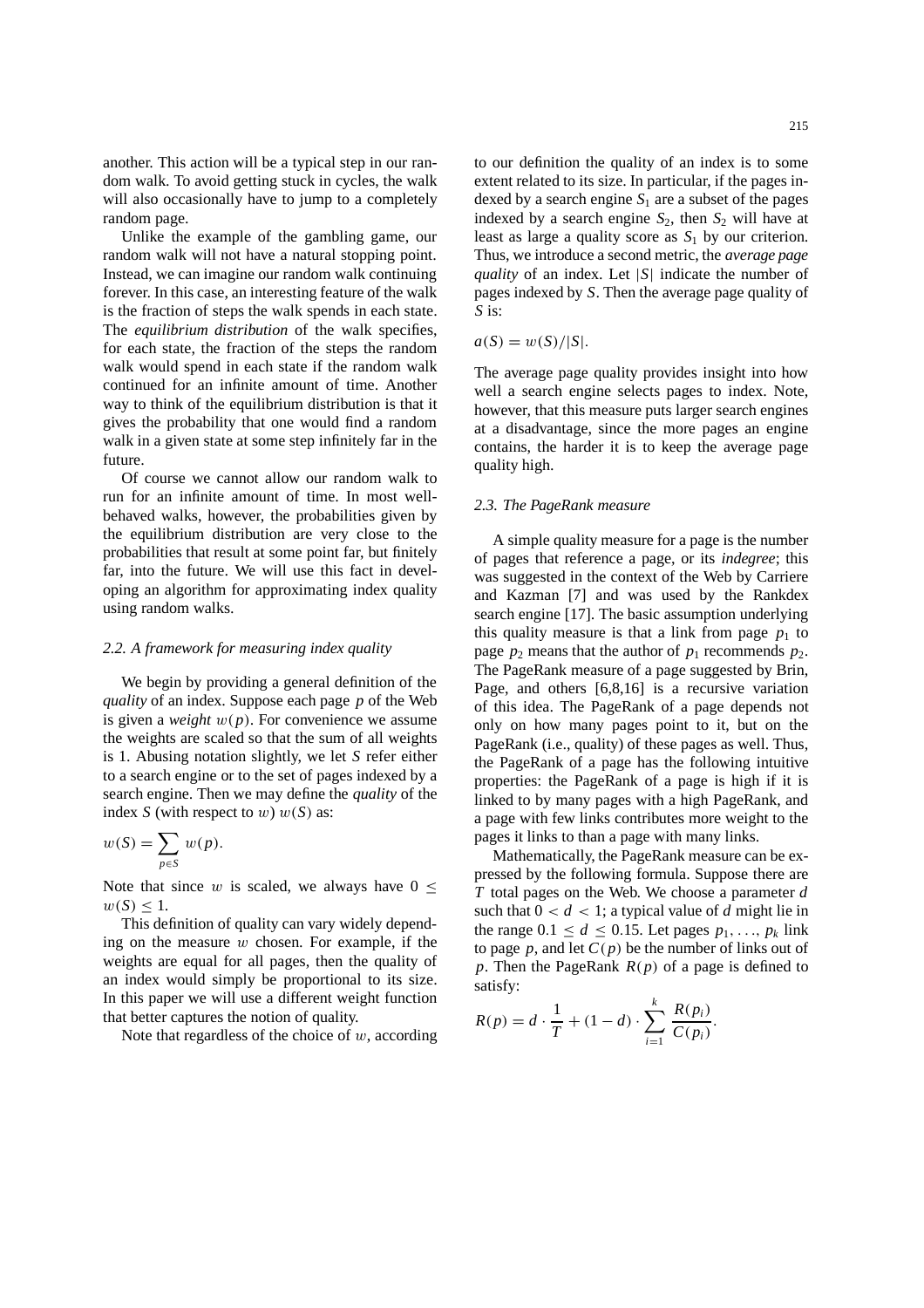$\sum R(p) = 1$ , in which case  $R(p)$  can be thought of Note that the ranks  $R(p)$  can be scaled so that as a probability distribution over pages and hence a weight function.

The PageRank distribution has a simple interpretation in terms of a random walk that will be useful to us. Imagine a Web surfer who wanders the Web. If the surfer visits page  $p$ , the random walk is in state  $p$ . At each step, the Web surfer either jumps to a page on the Web chosen uniformly at random, or the Web surfer follows a link chosen uniformly at random from those on the current page. The former occurs with probability *d*, the latter with probability  $1 - d$ . The equilibrium probability that such a surfer is at page *p* is simply  $R(p)$ . This means that pages with high PageRank are more likely to be visited than pages with low PageRank.

The PageRank measure is used by the Google search engine as part of its ranking mechanism [6]. Also, estimates of the PageRank of a page can be used to guide a crawler, in order to have more important pages indexed first [8]. These works demonstrate that the PageRank measure captures the intuitive notion of page quality well, and hence it is a natural candidate for a weight function  $w$  for measuring index quality. For more details on PageRank and its previous uses, we refer the reader to the relevant papers [6,8,16].

#### *2.4. A random walk approach*

We now describe an approach to approximating the quality of an index. Suppose one has a method for selecting pages from the Web so that the probability of selecting a particular page *p* is  $w(p)$ .

In that case, we can approximate the quality of a search engine index *S* according to the weight w by independently selecting pages  $p_1, p_2, p_3, \ldots, p_n$ , and testing whether each page is in *S*. We call this sequence of pages the *sample sequence*. Let  $I[p_i \in S]$  be 1 if page  $p_i$  is in *S*, and 0 otherwise. Our estimate  $\bar{w}(S)$  for  $w(S)$  is:

$$
\bar{w}(S) = \frac{1}{n} \sum_{i=i}^{n} I[p_i \in S].
$$

That is, we merely need to measure the fraction of pages in our sample sequence that are in the index *S* in order to approximate the quality of *S*. Note that the expectation of each  $I[p_i \in S]$  is just  $w(S)$ , i.e.:

$$
\mathbf{E}(I[p_i \in S]) = \sum_{p \in S} \mathbf{Pr}(p_i = p)
$$
  
= 
$$
\sum_{p \in S} w(p) = w(S).
$$

Thus,  $\bar{w}(S)$  is the average of several independent binary random variables, each taking the value 1 with probability  $w(S)$ , which implies that:

$$
\mathbf{E}(\bar{w}(S)) = \frac{1}{n} \sum_{i=i}^{n} \mathbf{E}(I[p_i \in S]) = w(S).
$$

Moreover, since each page in the sample sequence yields a binary random variable, we can provide standard statistical measures of the quality of our estimate, such as confidence intervals, etc.

Thus, in order to approximate the quality of a search engine index, we need two components. First, we need an appropriate method for selecting pages according to w. Second, we require a method for testing whether a page is indexed by a search engine.

To test whether a URL is indexed by a search engine, we adopt the approach used by Bharat and Broder [2]. Using a list of words that appear in Web documents and an approximate measure of their frequency, we find the *k* rarest words that appear in each document. We then query the search engine using a conjunction of these *k* rarest words and check for the appropriate URL. In our tests, we use  $k = 9$ . Following their terminology, we call such a query a *strong query*, as the query is designed to strongly identify the page.

Selecting pages according to a weight distribution  $w$  is significantly harder (assuming, of course, that it is difficult to crawl and store the *entire* Web!). Choosing a page uniformly at random from the Web, or even choosing a page just approximately uniformly at random, is a challenging open question [2]. As we discuss in more detail in the next section, it also appears difficult to select Web pages according to the PageRank distribution. However, we give in the next section an effective sampling algorithm that provides a quality measure close to that which would be obtained using the PageRank distribution. We then present evidence that our scheme does give a useful quality measure, and we give the quality values produced by our algorithm for several search engines.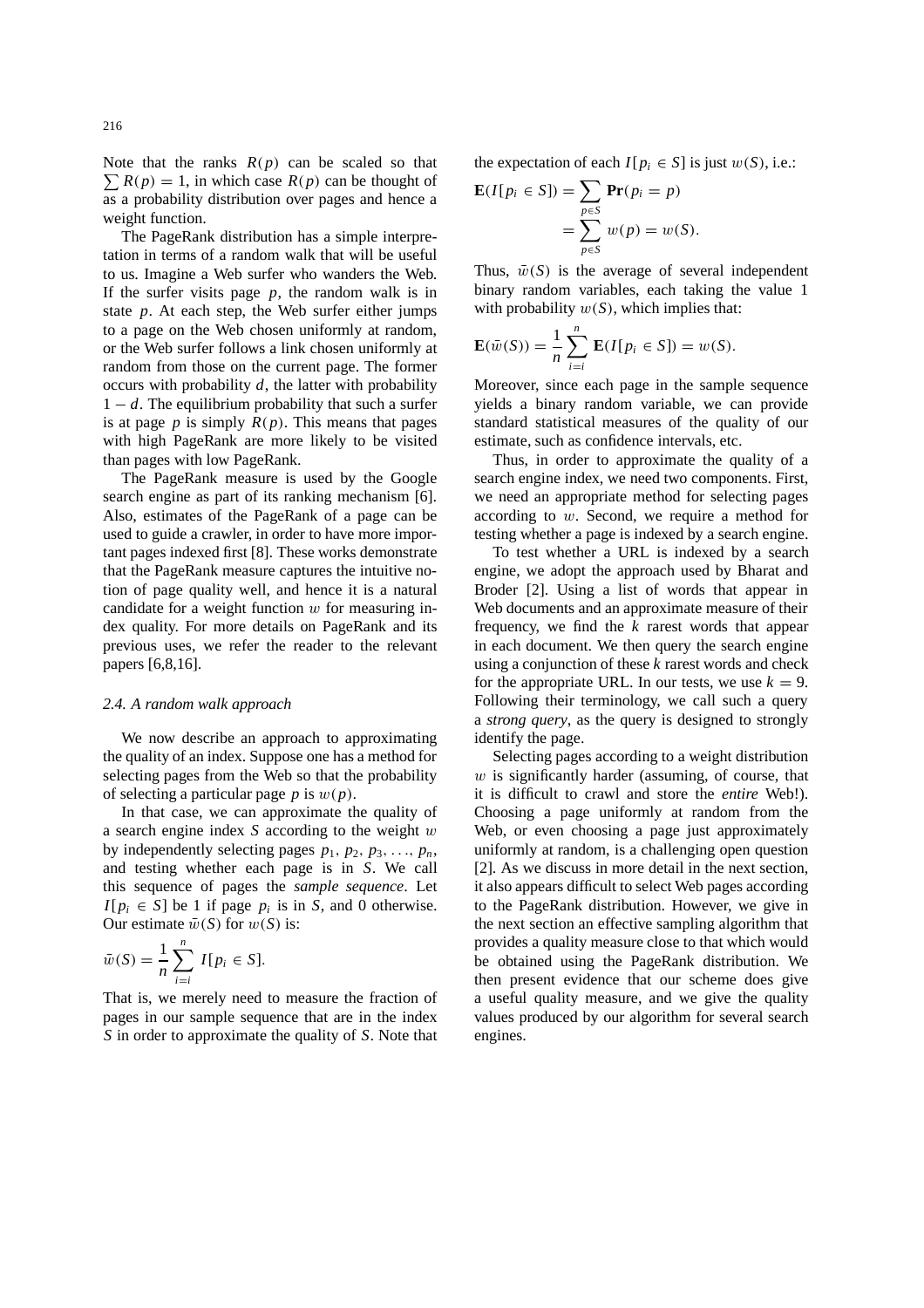## **3. Approximating index quality**

### *3.1. Sampling pages according to their PageRank*

In this section we describe the problems encountered when trying to select pages according to the PageRank distribution, or some approximation thereof.

A first approach is to crawl a significant portion of the Web, and then determine the PageRank for the crawled pages using iterative methods; this is how the Google search engine computes PageRank values [6]. One could then sample pages according to this distribution.

One problem with this approach is that the weight measure obtained may not truly be the PageRank measure, but just an approximation based on the subgraph of the Web crawled by the crawler. It is not clear how good this approximation will be. Another major difficulty with this approach is that it requires crawling a large portion of the Web, storing the relevant link information, and calculating the appropriate PageRank values. We instead suggest an alternative approach based on the association between PageRank and a random walk over the Web.

## *3.2. Our sampling approach*

Suppose one had a means of choosing a page uniformly at random. In that case, one could perform a random walk with an equilibrium distribution corresponding to the PageRank measure. At each step, the walk would either jump to a random page with probability *d* or follow a random link with probability  $1 - d$ . By executing this walk for a suitably long period of time, one could generate a sample sequence, by for example including each visited page in the sample sequence with a probability of  $1/1000$ . The pages in the sample sequence would have a distribution close to the PageRank distribution. Notice that the random walk approach does not require storing a large portion of the Web graph; one need only keep track of the current Web page of the walk and the sample sequence. The sample sequence could be very small, as it corresponds to approximately  $1/1000$ th of the pages visited on the walk; moreover, it can easily be logged to a disk file.

There are two problems with directly implementing such a random walk. First, as mentioned earlier, no method is known for choosing a Web page uniformly at random. Second, it is not clear how many steps one would have to perform in order to remove the bias of the initial state and thereby approximate the equilibrium distribution. (Recall that the equilibrium distribution corresponds to the distribution after an infinite number of steps.)

We approach these problems as follows: For the first problem, an obvious idea is to jump to a random page *encountered on the walk so far*. We implemented this solution, and found it less effective than we had hoped. The problem that arose was that initially, a random walk found its way into a site that had many links to itself and few to other sites. Hence, early on in the walk we found a large number of pages from this site, and this created a large bias to pages within this site for the rest of the walk.

Instead we adopted the following approach: instead of jumping to a random page, the walk occasionally chooses a host uniformly at random from the set of hosts encountered on the walk thus far, and jumps to a page chosen uniformly at random from the set of pages discovered on that host thus far. (There is one exception: if we find a page with no outgoing links, we do not record the host or the page. This exception prevents restarting the walk at a dead end.) Thus, like the approach we first tried, this approach randomly selects one of the pages visited thus far, but not uniformly so. In our simulations, this solution increased the spread, reducing the bias towards hosts with a large number of interconnected pages. Of course, the equilibrium distribution of this approach does not match the PageRank distribution, since pages that have not been visited yet cannot be chosen, and pages on hosts with a small number of pages are more likely to be chosen than pages on hosts with a large number of pages. However, our results suggest that this bias does not prevent our walk from approximating a good quality metric that behaves similarly to PageRank.

This solution requires keeping track of the URLs of all visited pages for the purpose of performing a random jump to a visited page. Although keeping track of the URLs visited for a long walk does require a lot of memory, one could mitigate this problem by limiting the number of URLs recorded.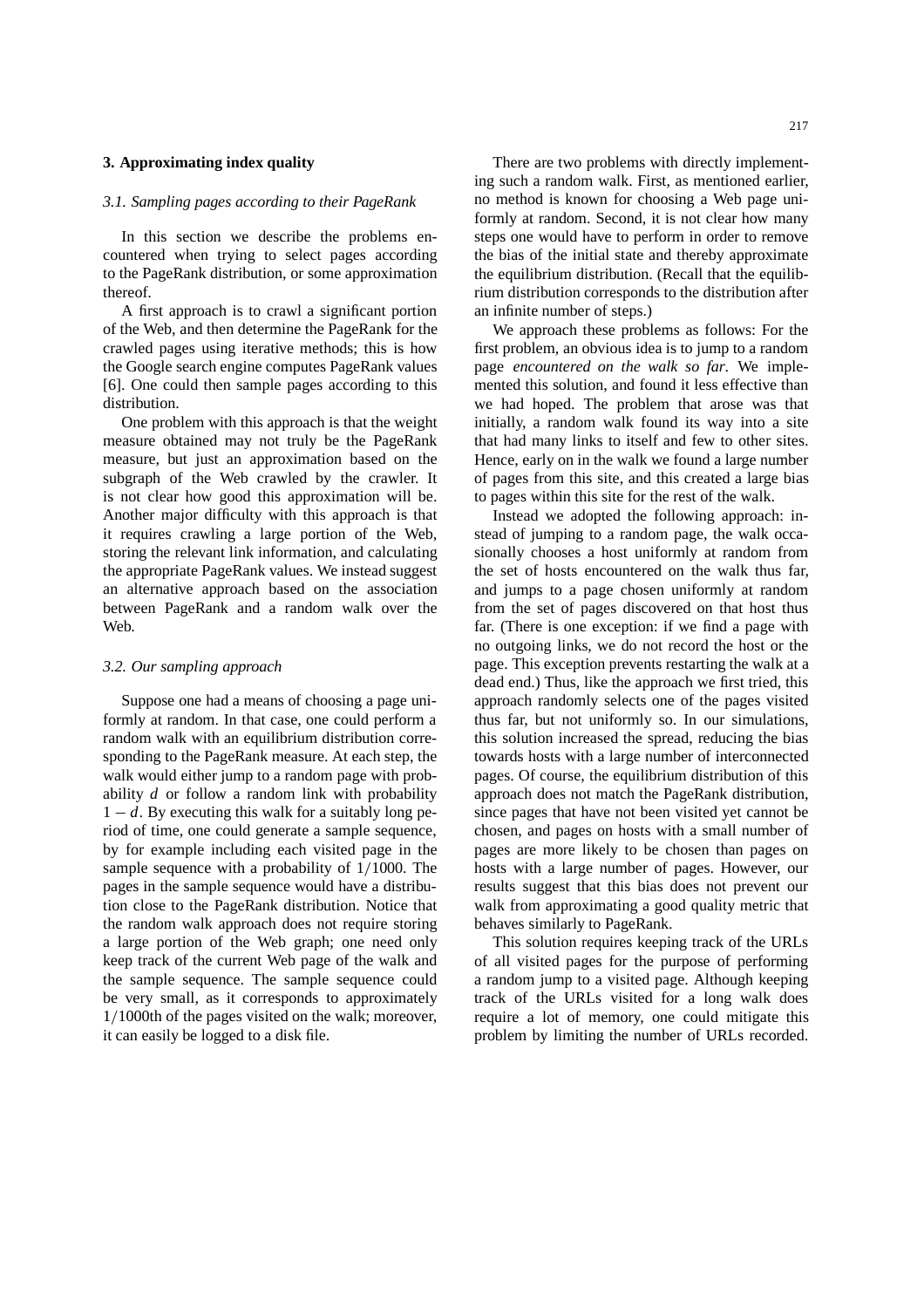One way to do this would be to keep only the URLs visited most recently. Another possibility would be to store possible URLs to jump to probabilistically, recording URLs with some fixed probability. Yet another possibility would be to store the URLs on disk (at the cost of reduced performance).

Next we discuss the second problem, namely, that it is not clear how many steps one must perform in order to approximate the equilibrium distribution. The problem that we encounter is that we have to start our random walk from some initial page. This introduces a bias, and it is not clear how many steps one must perform for the bias to become sufficiently small. In fact, because we begin initially from the page www.yahoo.com<sup>3</sup>, there may be a small bias towards pages close to the Yahoo home page; however, one way to view this effect is that our measure of quality gives a small advantage to sites close to Yahoo, which is not necessarily unreasonable.

When performing a random walk and trying to approximate PageRank to within a small error, probability theory suggests that randomly walking over a small subgraph of the Web suffices to handle the initial bias. This is because if the states are highly connected in a random walk (i.e., if from each state you can get to 'many other' states in a few steps), then bounds on the number of steps required to achieve a distribution very close to the equilibrium distribution are known. For example, if every page on the Web linked to every other page, so that the Web graph was fully connected in both directions, then only two steps would be necessary to remove almost all of the initial bias from the starting state. As another example, random walks are often considered on special graphs called expander graphs. For these graphs, the length of the walk need only be proportional to the logarithm of the size of the graph in order to achieve a distribution very close to the equilibrium distribution. Since it does appear that a substantial portion of the Web is highly connected, with reasonably short paths between pairs of pages, theory predicts that reasonably short runs suffice. Our results in Section 5 bear out this intuition.

Notice that this problem of initial bias is different from the problem encountered by the other possible approach, crawling a large portion of the Web and explicitly calculating PageRank for the resulting subgraph. If one does not gather the whole Web in this approach, then if an important part of the Web is missed, the approximate PageRank values obtained could be far from the true values.

In fact, we emphasize the point that because we gather a sample of pages based on a random walk, a relatively small crawl is sufficient for the random walk approach. That is, even if we actually crawl only one million pages, the *potential* number of pages that could have been visited over the course of our random walk is much larger than that. The sample we obtain should be thought of as being taken from the potentially visited pages, and not solely from the actually visited pages. Thus, assuming the biases we have considered are reasonably small, a small crawl will be effective.

#### **4. Our random walks**

We performed our random walks using Mercator, an extensible, multi-threaded Web crawler written in Java [15]. We configured Mercator to use one hundred crawling threads, so it actually performs one hundred random walks in parallel, each walk running in a separate thread of control. When a walk randomly jumps to a random page instead of following a link, it chooses a host uniformly at random from all hosts seen by any thread so far, and then chooses a page on that host uniformly at random from all pages on that host seen by any thread so far (modulo the previously stated exception, see Section 3.2). The random walk algorithm is described in Fig. 1.

This pseudo-code omits two details. The first is that our crawler follows HTTP redirects as necessary, up to at most five consecutive redirects. This limit is imposed to avoid redirect cycles. The second point is that we use only those pages *p* that are HTML pages. An HTML page is identified by a content type of text/html in the HTTP response header. Note that so long as we select a link *u* from *U* that cannot be downloaded or is not an HTML page, we continue looping until we find a valid outgoing link.

The results reported in the next section are based on two long random walks conducted independently. For both walks, we used a reset probability *d* of  $\frac{1}{7}$ .

<sup>3</sup> Throughout the text, we omit the prefix http:// where the meaning is clear.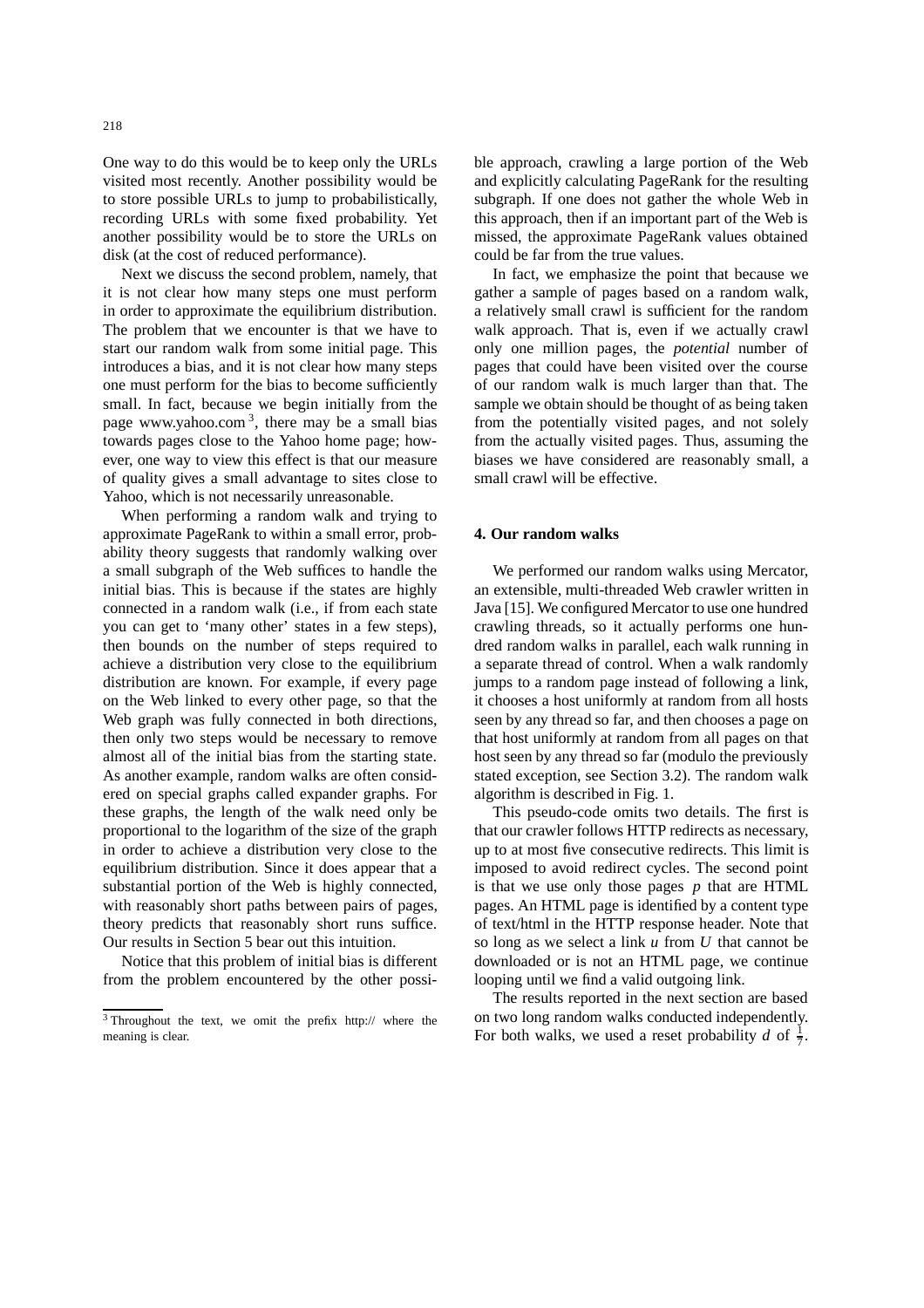| The following variables are shared by all threads:<br><i>HostSet</i> , the set of host names discovered so far,<br>$UrISet(h)$ , the set of URLs discovered so far that belong to host $h$ , and<br>Samples, a list of URLs representing the sample sequence. |
|---------------------------------------------------------------------------------------------------------------------------------------------------------------------------------------------------------------------------------------------------------------|
| Their initial values are:<br>$HostSet = \{www.yahoo.com\}$<br>$UrlSet$ (www.yahoo.com) = {www.yahoo.com}<br>$UrlSet(h) = \{\}$ for all other hosts h<br>$Samples = [$                                                                                         |
| All threads execute the following algorithm in parallel:                                                                                                                                                                                                      |
| <b>RANDOMRESET:</b>                                                                                                                                                                                                                                           |
| Choose a host h uniformly at random from <i>HostSet</i> .                                                                                                                                                                                                     |
| Choose a URL u uniformly at random from UrlSet(h).                                                                                                                                                                                                            |
| Download page $p$ referred to by $u$ .                                                                                                                                                                                                                        |
| STEP:                                                                                                                                                                                                                                                         |
| If $p$ contains at least one link:                                                                                                                                                                                                                            |
| Let $h$ be the host component of $u$ .                                                                                                                                                                                                                        |
| If h is not in <i>HostSet</i> , add it.                                                                                                                                                                                                                       |
| If $u$ is not in $UrlSet(h)$ , add it.                                                                                                                                                                                                                        |
| With probability $c$ , add $u$ to Samples.                                                                                                                                                                                                                    |
| With probability $d$ , go to RANDOMRESET.                                                                                                                                                                                                                     |
| Let $U$ be the set of derelativized URLs contained in $p$ .                                                                                                                                                                                                   |
| While $U$ is non-empty:                                                                                                                                                                                                                                       |
| Choose and remove a URL $u$ uniformly at random from $U$ .                                                                                                                                                                                                    |
| Attempt to download page $p$ referred to by $u$ ,                                                                                                                                                                                                             |
| following HTTP redirects as necessary                                                                                                                                                                                                                         |
| If $p$ could be downloaded and is an HTML document, go to STEP.                                                                                                                                                                                               |
| <b>Go to RANDOMRESET</b>                                                                                                                                                                                                                                      |

Fig. 1. Pseudo-code for the random walk algorithm.

The reset probability corresponds to the damping parameter for PageRank. This value lies within the suggested range [6]. The sample sequence for our first walk consists of 1015 URLs; for the second walk, the sample sequence consists of 1100 URLs.

The first walk lasted 18 hours, during which time the crawler attempted to download 2,867,466 pages; 1,393,265 of the successfully downloaded pages were HTML pages, 509,279 of which were distinct. The second walk lasted 54 hours, during which time the crawler attempted to download 6,219,704 pages; 2,940,794 of the successfully downloaded pages were HTML pages, 1,002,745 of which were

distinct. The high duplication rates are not surprising. Unlike a regular web crawl, in which duplicates are found only due to duplicated web content, our random walker may visit many pages multiple times. In fact, our whole approach relies on the idea that pages with high PageRank will be visited frequently.

## **5. Experimental data and analysis**

In this section, we provide experimental results based on our random walks. Our results fall under two headings. First, we provide results to demon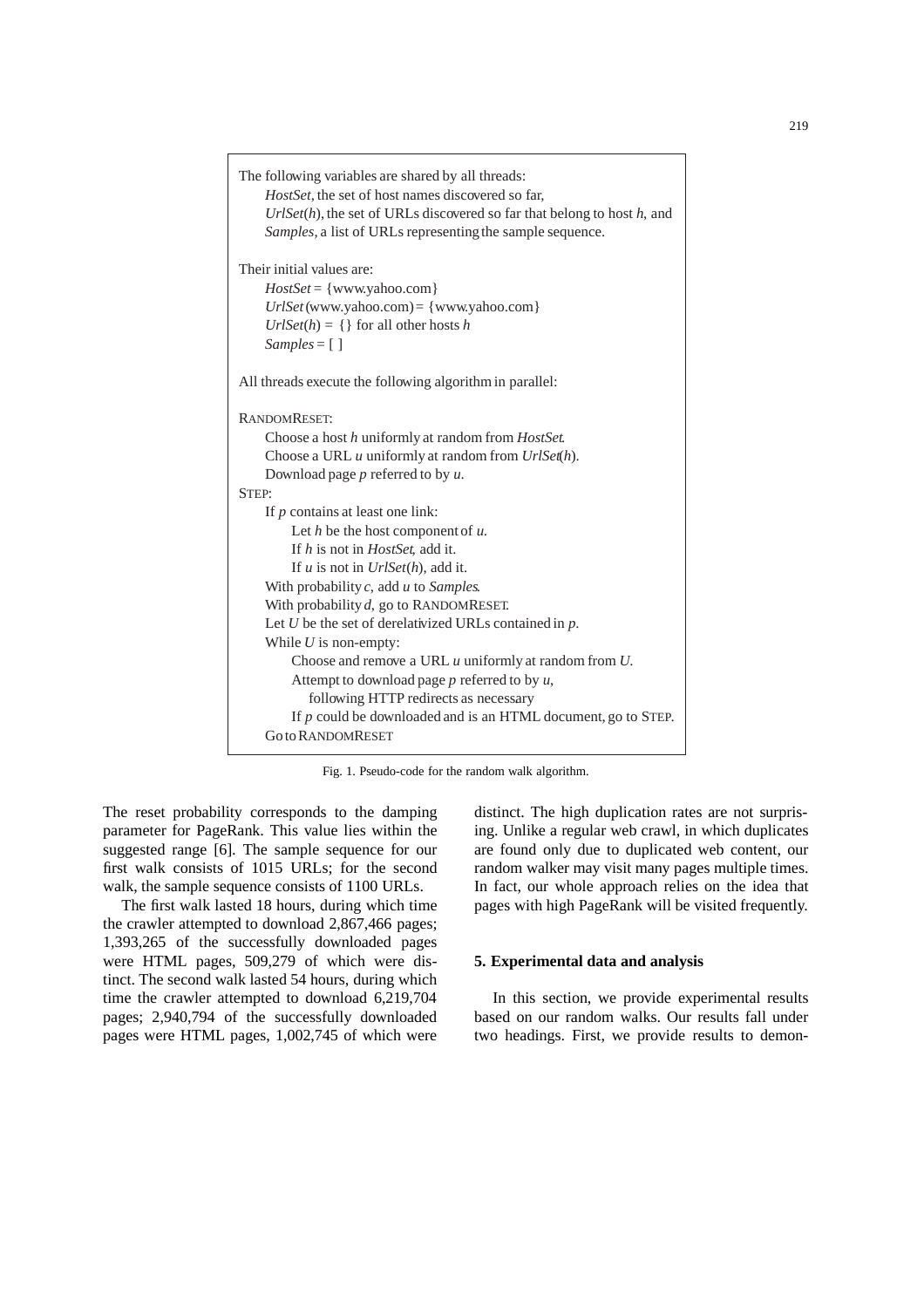strate that our random walk approach does capture the intuitive notion of quality. In particular, we show that the weight distribution appears heavily skewed toward pages users would consider useful. Second, we provide results comparing the measured quality of search engine indexes based on sampling from our random walks. We also discuss limitations of this approach, including possible biases and difficulties related to automating tests for whether a search engine contains a given document.

#### *5.1. Random walk effectiveness*

We provide evidence that our random walk approach does indeed capture an intuitive notion of quality. Since the intuitive concept of quality does not have a strict definition that can be objectively measured, most of the evidence will necessarily be circumstantial.

To begin, we show that our random walk reaches pages and hosts that are highly connected in the Web. In Tables 1 and 2, we list the twenty most visited pages and the twenty most visited hosts from the second, longer random walk (referred to as W2), along with their frequencies. We also present the frequencies for these hosts and pages from the first

Table 1

| Page                                          | W <sub>2</sub> Freq. | W1 Freq. (Rank) |  |
|-----------------------------------------------|----------------------|-----------------|--|
| www.microsoft.com/                            | 3172                 | 1600(1)         |  |
| www.microsoft.com/windows/ie/default.htm      | 2064                 | 1045(3)         |  |
| www.netscape.com/                             | 1991                 | 876 (6)         |  |
| www.microsoft.com/ie/                         | 1982                 | 1017(4)         |  |
| www.microsoft.com/windows/ie/download/        | 1915                 | 943(5)          |  |
| www.microsoft.com/windows/ie/download/all.htm | 1696                 | 830 (7)         |  |
| www.adobe.com/prodindex/acrobat/readstep.html | 1634                 | 780 (8)         |  |
| home.netscape.com/                            | 1581                 | 695 (10)        |  |
| www.linkexchange.com/                         | 1574                 | 763 (9)         |  |
| www.yahoo.com/                                | 1527                 | 1132(2)         |  |
| home.netscape.com/comprod/mirror/index.html   | 1015                 | 479 (13)        |  |
| www.lycos.com/                                | 982                  | 597 (11)        |  |
| search.microsoft.com/default.asp              | 895                  | 452 (15)        |  |
| www.microsoft.com/search/default.asp          | 749                  | 392 (17)        |  |
| www.microsoft.com/Support/                    | 721                  | 388 (18)        |  |
| www.adobe.com/homepage.shtml                  | 690                  | 361 (19)        |  |
| www.excite.com/                               | 678                  | 436 (16)        |  |
| www.infoseek.com/                             | 676                  | 320 (22)        |  |
| www.microsoft.com/misc/cpyright.htm           | 673                  | 355(20)         |  |
| www.microsoft.com/products/default.asp        | 663                  | 343 (21)        |  |

Most frequently hit pages on the random walks

Table 2 Most frequently hit hosts on the random walks

| Site                 | W <sub>2</sub> Freq. | W1 Freq. (Rank) |
|----------------------|----------------------|-----------------|
| www.microsoft.com    | 32452                | 16917(1)        |
| home.netscape.com    | 23329                | 11084 (2)       |
| www.adobe.com        | 10884                | 5539 (3)        |
| www.amazon.com       | 10146                | 5182(4)         |
| www.netscape.com     | 4862                 | 2307 (10)       |
| excite.netscape.com  | 4714                 | 2372 (9)        |
| www.real.com         | 4494                 | 2777 (5)        |
| www.lycos.com        | 4448                 | 2645(6)         |
| www.zdnet.com        | 4038                 | 2562 (8)        |
| www.linkexchange.com | 3738                 | 1940 (12)       |
| www.yahoo.com        | 3461                 | 2595(7)         |
| www.sun.com          | 2613                 | 1309 (16)       |
| www.hitbox.com       | 2570                 | 1115 (19)       |
| www.excite.com       | 2504                 | 1644 (14)       |
| members.aol.com      | 2450                 | 1159 (18)       |
| www.ibm.com          | 2418                 | 1807 (13)       |
| www.macromedia.com   | 2043                 | 971 (23)        |
| www.infoseek.com     | 2001                 | 1005 (22)       |
| www.compaq.com       | 1983                 | 1079 (20)       |
| www.digital.com      | 1927                 | 1034 (21)       |

walk (W1), along with their rank order in frequency

From our theoretical framework in Section 2.3, one would expect our random walk to concentrate

from the first walk.

220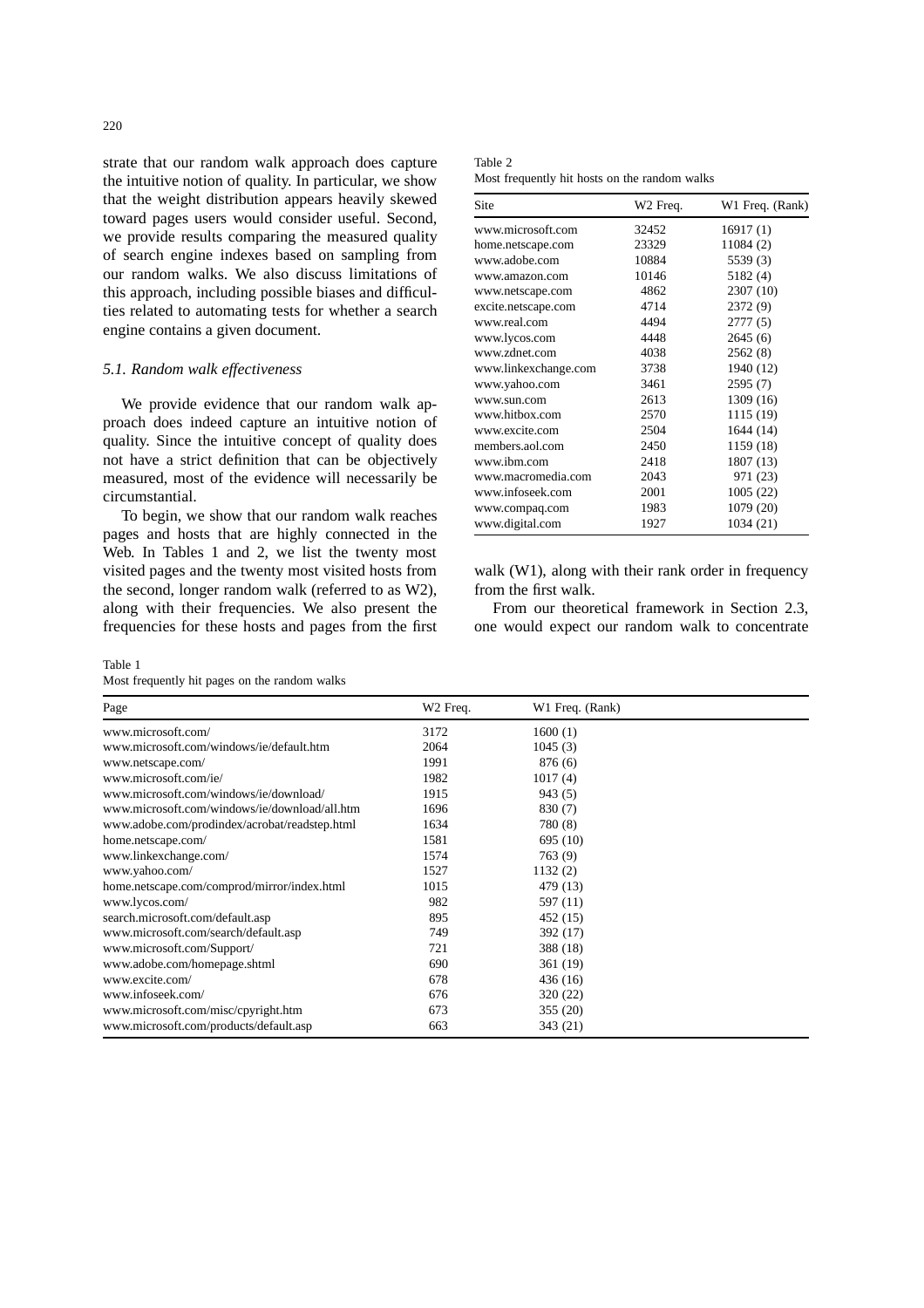on pages and hosts that are linked to frequently, especially by other highly linked sites. Our frequency results demonstrate that this is indeed the case. In particular, our results demonstrate a high concentration on highly linked pages and hosts for major computer corporations. If one believes that PageRank accurately measures an intuitive measure of quality, then our random walk approach does as well.

The results are remarkably consistent over the two distinct walks, in that the most frequent hosts and pages appear in both lists, in close to the same order. This consistency further justifies our claim that our random walk approach captures the higher order phenomenon of quality. It is also worth noting that even though our search is biased initially by beginning at the page www.yahoo.com, this is neither the most frequently accessed page nor the most frequently accessed host. Moreover, in the longer walk W<sub>2</sub>, the rank for www.yahoo.com was lower than in that of the shorter walk W1, suggesting that the initial bias is reduced over time.

As a second test, we consider the indegree of the pages visited by our random walks. We determine the indegree using a prototype of the connectivity server described by Bharat et al. in [4], which stores link information for the Web. We emphasize that the connectivity server provides only a lower bound on the number of links to a given page since it contains only about 180 million of the pages on the Web.

Several of the pages visited by our random walk, such as www.microsoft.com, have very high indegree. To avoid skewing caused by these pages, we consider only pages with indegree at most 1000. For our second longer walk, the average indegree of the 719 pages from the 1100 of the sample sequence found in the connectivity server with indegree at most 1000 is just above 53; for the first walk, it is just over 60. Thus the average indegree of the pages visited by our walk is much larger than that of the average Web page [5], which provides further evidence that our random walk visits quality pages more frequently.

#### *5.2. Comparing search engine indexes*

We used our technique to compare the quality of the AltaVista [1], Excite [9], Google [10], HotBot [11], Lycos [14], and Infoseek [12] search engine indexes. In this section we present the results of this comparison.

Recall that in comparing search engine indexes we use a strong query to identify whether an engine contains a given page. In practice, strong queries do not always uniquely identify a page; mirror sites, duplicates or near-duplicates of the page, or other spurious matches create difficulties. (See [2] for more discussion on this issue.)

To deal with these difficulties, we adopt an approach similar to [2]. In trying to match a URL with results from a search engine, all URLs are normalized by converting to lowercase, removing optional extensions such as index.htm[l] and home.htm[l], removing port numbers, and removing relative references of the form '#...'. We also use three different matching criteria. A match is *exact* if the search engine returns a URL that, when normalized, exactly matches the normalized target URL. A *host* match occurs if a page with the same host as the target URL is returned. Finally, a *non-zero* match occurs if a search engine returns any page as a result of the strong query. Host matches and non-zero matches will overestimate the number of actual matches; however, the number of exact matches may be an underestimate if a search engine removes duplicate pages or if the location of a Web page has changed. We report results using all three matching criteria, since there is some variance among the three. We note that the number of non-zero matches appears to be a rather large overestimate; the number of host matches and exact matches are much closer.

In Table 3, we report our results from testing several major search engines to obtain estimates  $\bar{w}(S)$ of their quality  $w(S)$ , ordering the results according to the size of each search engine. (The size estimates, with the exception of the Google engine, are from Broder and Bharat, representing a size test done in July 1998 [3]. For Google's size, we used the estimate of 25 million pages given at the Google page http://google.stanford.edu). Each score is the maximum of three different tests, since (due to machine load and other transient problems) search engines do not always return the same results over time. Recall that each score corresponds to the fraction of matches obtained from the URLs in our sample sequence. Fig. 2 presents a visual interpretation of some of the data. Each bar represents the page qual-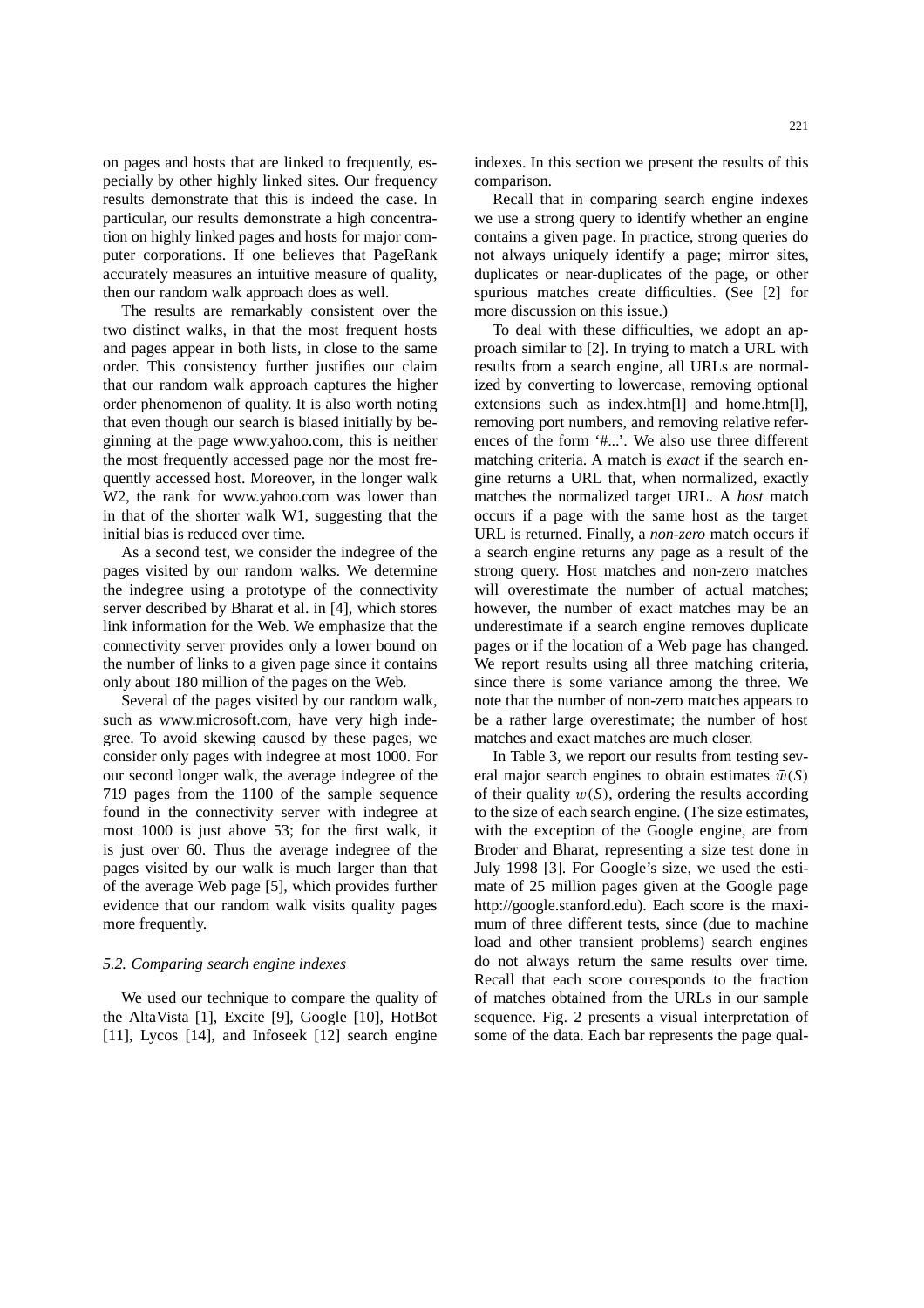Table 3 Search engine index quality estimates  $\bar{w}(S)$  from two walks

| Search engine | Exact  |                | Host   |        |        |        | Est. size (mill. pages) |
|---------------|--------|----------------|--------|--------|--------|--------|-------------------------|
|               | W1     | W <sub>2</sub> | W1     | W2     | W1     | W2     |                         |
| AltaVista     | 0.2680 | 0.2709         | 0.3429 | 0.3409 | 0.5182 | 0.5164 | 125                     |
| HotBot        | 0.1517 | 0.1582         | 0.2128 | 0.2082 | 0.3764 | 0.3691 | 100                     |
| Excite        | 0.1675 | 0.1836         | 0.2227 | 0.2355 | 0.3892 | 0.3645 | 45                      |
| Infoseek      | 0.1025 | 0.1191         | 0.1399 | 0.1391 | 0.2374 | 0.2245 | 37                      |
| Google        | 0.0778 | 0.0764         | 0.1005 | 0.1036 | 0.2315 | 0.2191 | 25                      |
| Lycos         | 0.1281 | 0.1264         | 0.1606 | 0.1691 | 0.3005 | 0.2891 | 21                      |



Fig. 2. The quality scores for various search engine indexes, scaled, in the case of exact matches. Numbers in parentheses are the estimated number of pages indexed by the search engine as of July 1998.

ity score for the exact matches of a search engine. The values from each walk have been scaled so that the largest bar (AltaVista) for each walk has height 1. The estimated size of each search engine (in millions of pages) is listed below each for easy reference.

While there is some correlation between size and our quality metric, they are clearly not proportional. AltaVista scores the highest under the quality metric, and its superiority to HotBot is greater than one would expect from the difference in size. Both Excite and Lycos perform better than one might expect from their size. In particular, they both achieve higher scores than other significantly larger search engines. These results suggest that Excite and Lycos may be actively attempting to index pages more likely to be of high quality.

In Fig. 3, we compare the average page quality. Each bar represents the average page quality for exact matches of a search engine, again scaled so that the largest bar (Lycos) for each walk has height 1.



Fig. 3. The average page quality for various search engine indexes, scaled, in the case of exact matches. Numbers in parentheses are the estimated number of pages indexed by the search engine as of July 1998.

We again emphasize that such a measurement naturally favors small search engines, as larger search engines necessarily have to take some lower quality pages while small search engines can be more selective. (Consider the case of an engine that indexes a single page, www.microsoft.com!) Therefore, although smaller search engines generally perform better than larger ones with regard to this measure, this is to be expected. Even bearing this in mind, Lycos's average page quality appears quite high in comparison with the other search engines.

Another interesting point revealed in this figure is that in some cases, larger search engines do appear to have higher average page quality. For example, AltaVista ranks higher than HotBot, and Excite ranks higher than Infoseek and Google. In these cases, the difference in scaled average page quality scores is surprising, again suggesting fundamental differences in the algorithms used by each engine to determine which pages to index. The results are entirely similar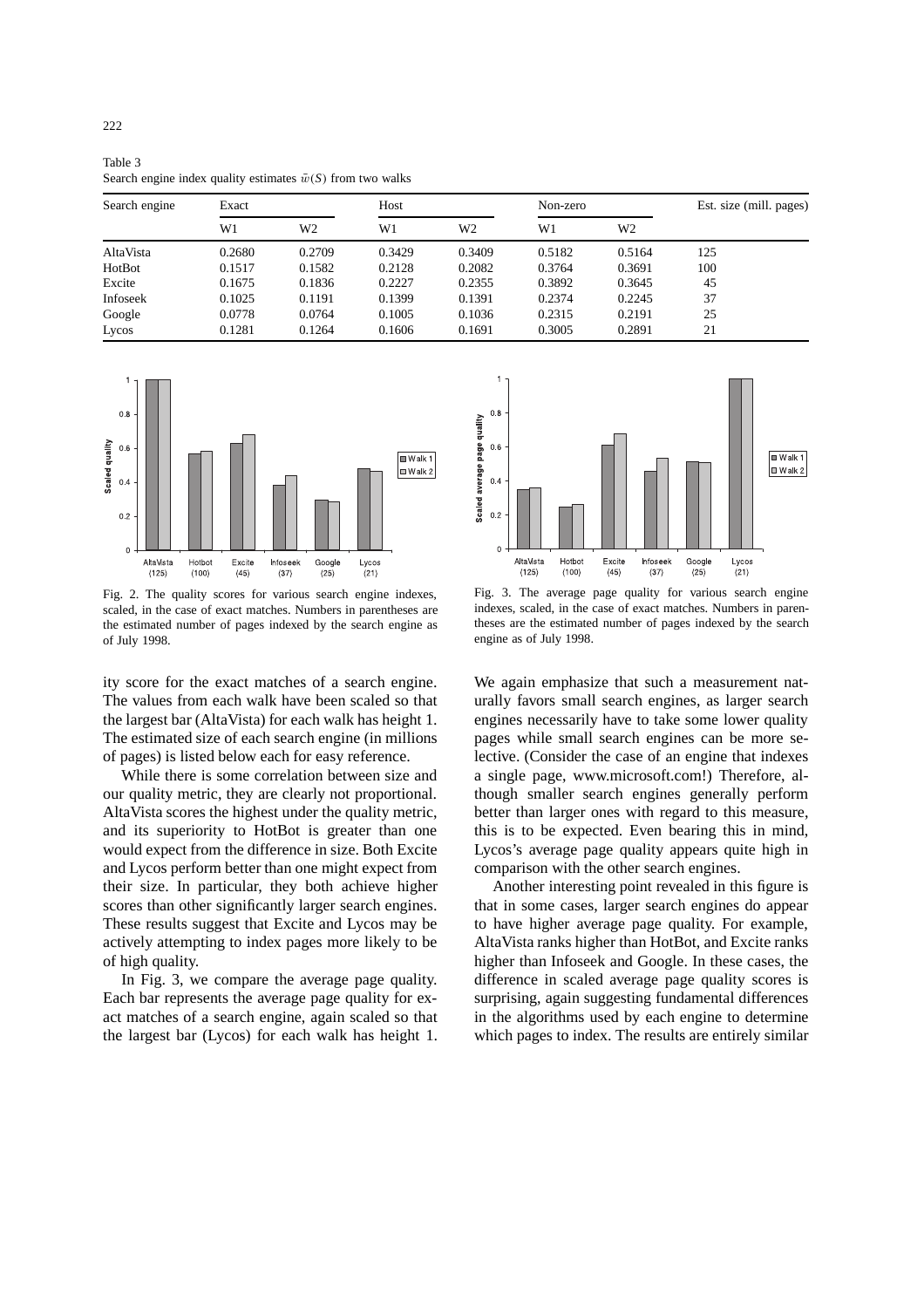

Fig. 4. The development of  $\bar{w}(S)$  for AltaVista over the 1015 URLs in the sample sequence. Deviations in our estimate become small quickly.

for host matches. (For non-zero matches, Google's performance appears slightly better.)

We highlight some of the main points of the data:

- Our two independent random walks provide nearly the same results. This gives us confidence that our results are repeatable and that our numbers appear reasonable.
- We are walking for a sufficient amount of time and sample sufficiently many pages to remove biases. In Fig. 4, we show for example how our cumulative estimates of  $\bar{w}(S)$  for the exact matches for AltaVista develop over the sample sequence of the first walk W1. After only a few hundred pages, the fluctuations in the estimate appear relatively small. Similar results hold for other measurements.
- The host matches and exact matches are relatively close; the non-zero matches, however, appear to overestimate matches considerably. Our experience suggests that strong queries often return spurious non-zero matches. We believe the score based on the exact matches is the most accurate.
- Comparing the quality scores of the search engine indexes in groups according to their size, AltaVista does substantially better than HotBot; Excite does extremely well for a search engine of intermediate size, achieving a higher quality score than HotBot; and Lycos appears to have more than its share of quality pages, given its small size.
- Comparing the average page quality of the search engine indexes, one finds that larger search engines sometimes have higher average page qual-

ity. This fact strongly suggests that the different methods used by a search engine for crawling or indexing can have a significant effect on search engine index quality.

Our measurements suggest that at least some of the major search engines are utilizing some quality metric, either to guide their crawlers or to ensure that only pages of sufficiently high quality are indexed. It would be interesting to learn what metrics search engine companies use, if any. It may well be the case that our quality metric is highly correlated with other simpler quality metrics, such as indegree or word content.

We reiterate that our quality measurements do not necessarily correspond to the total user experience in using a search engine. Other aspects, such as the ranking function used to order query results, could have a more dramatic effect. However, like a size measurement, our quality measurements provide insight into how search engines perform and how they are constructed.

## *5.3. Limitations of our methodology*

In this section, we remind the reader of some of the limitations of our approach. We also discuss how we handle some of the challenges in making accurate search engine measurements.

First, at a high level, our random walk yields a measure different than the actual PageRank measure, both because of bias from the initial starting point, and because our walk chooses a 'random' URL to jump to in a non-uniform way (that is effective in practice). Moreover, our methodology cannot itself justify that our quality measure adequately captures the intuitive notion of quality from a user standpoint. To argue this we rely on ancillary evidence.

At an implementation level, the need to check whether a search engine contains a given page presents some difficulties, and these difficulties are exacerbated when one attempts to automate the process for repeated tests. For example, the strong query approach does not always uniquely identify a URL. We dealt with this problem by providing results for three different types of matches. Search engines may return different answers at different times, depending on load conditions or other variables. Therefore we performed our search engine tests at night and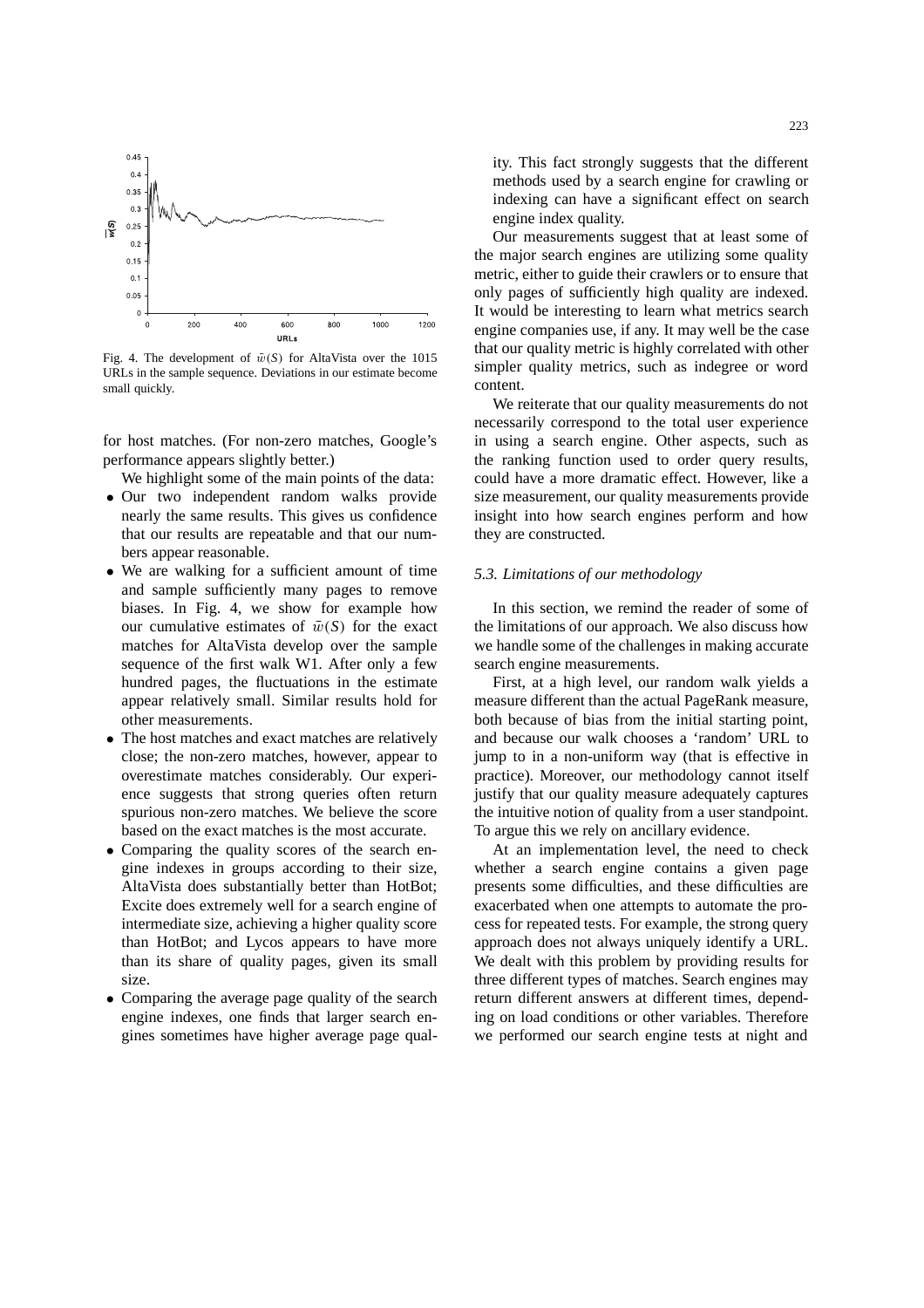on holidays, and we took the maximum over three distinct tests for each search engine. We note that there was little variance among tests. Trying to cope with special characters in various languages can also skew results; in some cases these special characters might have caused us to miss matches. Because only a small percentage of our sample sequence was in a foreign language, and because extra misses caused by special characters tend to affect all search engines, we believe the effect of this problem is very small. To simplify the checking of whether a page was indexed when several pages of URLs are returned, we limited all search engines to 100 returns. Again, this may affect the number of exact matches, but the number of cases where over 100 URLs are returned is so small that we do not believe the problem is significant.

For all of these reasons, our numbers should be taken as approximate. On the other hand, the consistency of our results over two separate long runs suggests that our quality measurements are repeatable. Moreover, our conclusions about search engine scores would remain valid even if the true scores varied within a few percent of those presented. We therefore feel that despite these limitations, our results reveal valuable information about the contents of various search engines.

## **6. Conclusions**

We have introduced a general definition of the quality of a search engine index with respect to a given weight function, and we have suggested the use of a measure based on the PageRank measure for quantifying search engine index quality. We have also described a methodology for approximating search engine index quality using a random walk on the Web. Results obtained from implementing our approach provide evidence that it does capture an intuitive notion of quality.

Search engine measurements based on our implementation suggest that search engine indexes differ substantially in quality. These differences appear whether one considers the total quality or the average quality per page of the search engines. Based on our results, we believe that some search engines appear to be making a greater effort to index only higher quality pages, and that this effort does effectively lead to improved quality. In particular, our results suggest that the Excite search engine currently appears to emphasize high quality pages. Smaller search engines such as Lycos also appear to do a good job of emphasizing quality. For large search engines, AltaVista appears significantly more attuned to quality than HotBot.

The issue of quality raises several questions. First, what are good, useful quality weight functions? For this paper we have adopted a measure based on the PageRank quality measure, but others are possible. It would also be interesting to see how various quality criteria are correlated. Second, how can one improve the quality of a search engine index? This question is also the motivation of [8], who suggest using the PageRank ranking to order how a crawler accesses pages, but we believe a great deal more could be done in this area. Third, what is the overall impact of quality on the user experience? For this question, it would be interesting to consider the tradeoff between quality and size for real user queries.

## **References**

- [1] AltaVista, http://www.altavista.com/
- [2] K. Bharat and A. Broder, A technique for measuring the relative size and overlap of public web search engines, in: Proc. 7th Int. World Wide Web Conference, Brisbane, Australia, Elsevier, Amsterdam, 1998, pp. 379–388.
- [3] K. Bharat and A. Broder, Private communication.
- [4] K. Bharat, A. Broder, M. Henzinger, P. Kumar and S. Venkatasubramanian, The Connectivity Server: fast access to linkage information on the Web, in: Proc. 7th Int. World Wide Web Conference, Brisbane, Australia, Elsevier, Amsterdam, 1998, pp. 469–477.
- [5] T. Bray, Measuring the Web, The World Wide Web Journal 1 (3) (1996), available at http://www5conf.inria.fr/fich\_htm l/papers/P9/Overview.html
- [6] S. Brin and L. Page, The anatomy of a large-scale hypertextual Web search engine, in: Proc. 7th Int. World Wide Web Conference, Brisbane, Australia, Elsevier, Amsterdam, 1998, pp. 107–117.
- [7] J. Carriere and R. Kazman, Webquery: searching and visualizing the Web through connectivity, in: Proc. 6th Int. World Wide Web Conference, Santa Clara, CA, 1997, pp. 701–711.
- [8] J. Cho, H. Garcia-Molina and L. Page, Efficient crawling through URL ordering, in: Proc. 7th Int. World Wide Web Conference, Brisbane, Australia, Elsevier, Amsterdam, 1998, pp. 161–172.